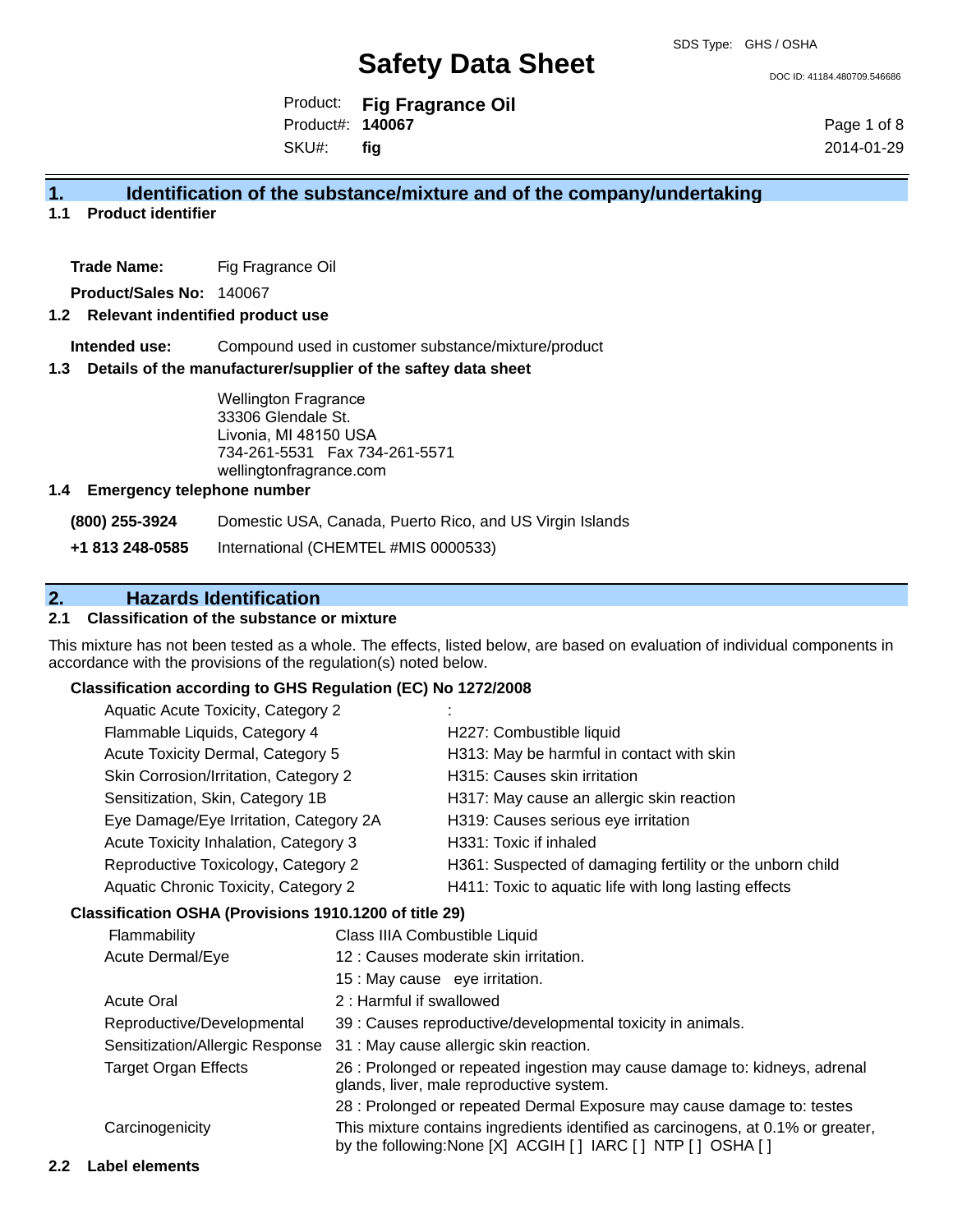DOC ID: 41184.480709.546686

|                         | Product: Fig Fragrance Oil |
|-------------------------|----------------------------|
| Product#: <b>140067</b> |                            |
| SKU#:                   | fig                        |

Page 2 of 8 2014-01-29

## **Labelling (REGULATION (EC) No 1272/2008)**

### **Hazard pictograms**







## **Signal Word: Danger, Warning**

#### **Hazard statments**

| May be harmful in contact with skin<br>H313<br>Causes skin irritation<br>H315 |
|-------------------------------------------------------------------------------|
|                                                                               |
|                                                                               |
| H317<br>May cause an allergic skin reaction                                   |
| Causes serious eye irritation<br>H <sub>319</sub>                             |
| H <sub>331</sub><br>Toxic if inhaled                                          |
| Suspected of damaging fertility or the unborn child<br>H <sub>361</sub>       |
| Toxic to aquatic life with long lasting effects<br>H411                       |

#### **Precautionary Statements**

### **Prevention:**

| P <sub>201</sub>   | Obtain special instructions before use                                                                                                |
|--------------------|---------------------------------------------------------------------------------------------------------------------------------------|
| P <sub>202</sub>   | Do not handle until all safety precautions have been read and understood                                                              |
| P <sub>233</sub>   | Keep container tightly closed                                                                                                         |
| P <sub>235</sub>   | Keep cool                                                                                                                             |
| P <sub>264</sub>   | Wash hands thoroughly after handling                                                                                                  |
| P <sub>271</sub>   | Use only outdoors or in a well-ventilated area                                                                                        |
| P272               | Contaminated work clothing should not be allowed out of the workplace                                                                 |
| P273               | Avoid release to the environment                                                                                                      |
| P <sub>281</sub>   | Use personal protective equipment as required                                                                                         |
| <b>Response:</b>   |                                                                                                                                       |
| $P302 + P352$      | IF ON SKIN: Wash with soap and water                                                                                                  |
| $P304 + P340$      | IF INHALED: Remove victim to fresh air and keep at rest in a position comfortable for<br>breathing                                    |
| P305 + P351 + P338 | IF IN EYES: Rinse cautiously with water for several minutes Remove contact lenses if<br>present and easy to do. continue rinsing      |
| $P308 + P313$      | IF exposed or concerned: Get medical advice/attention                                                                                 |
| P311               | Call a POISON CENTER or doctor/physician                                                                                              |
| $P333 + P313$      | If skin irritation or a rash occurs: Get medical advice/attention                                                                     |
| $P337 + P313$      | If eye irritation persists: Get medical advice/attention                                                                              |
| P362               | Take off contaminated clothing and wash before reuse                                                                                  |
| P363               | Wash contaminated clothing before reuse                                                                                               |
| P370 + P378        | In case of fire: Use Carbon dioxide (CO2), Dry chemical, or Foam for extinction. Do not use<br>a direct water jet on burning material |
| P391               | <b>Collect Spillage</b>                                                                                                               |
|                    |                                                                                                                                       |

**2.3 Other Hazards**

**no data available**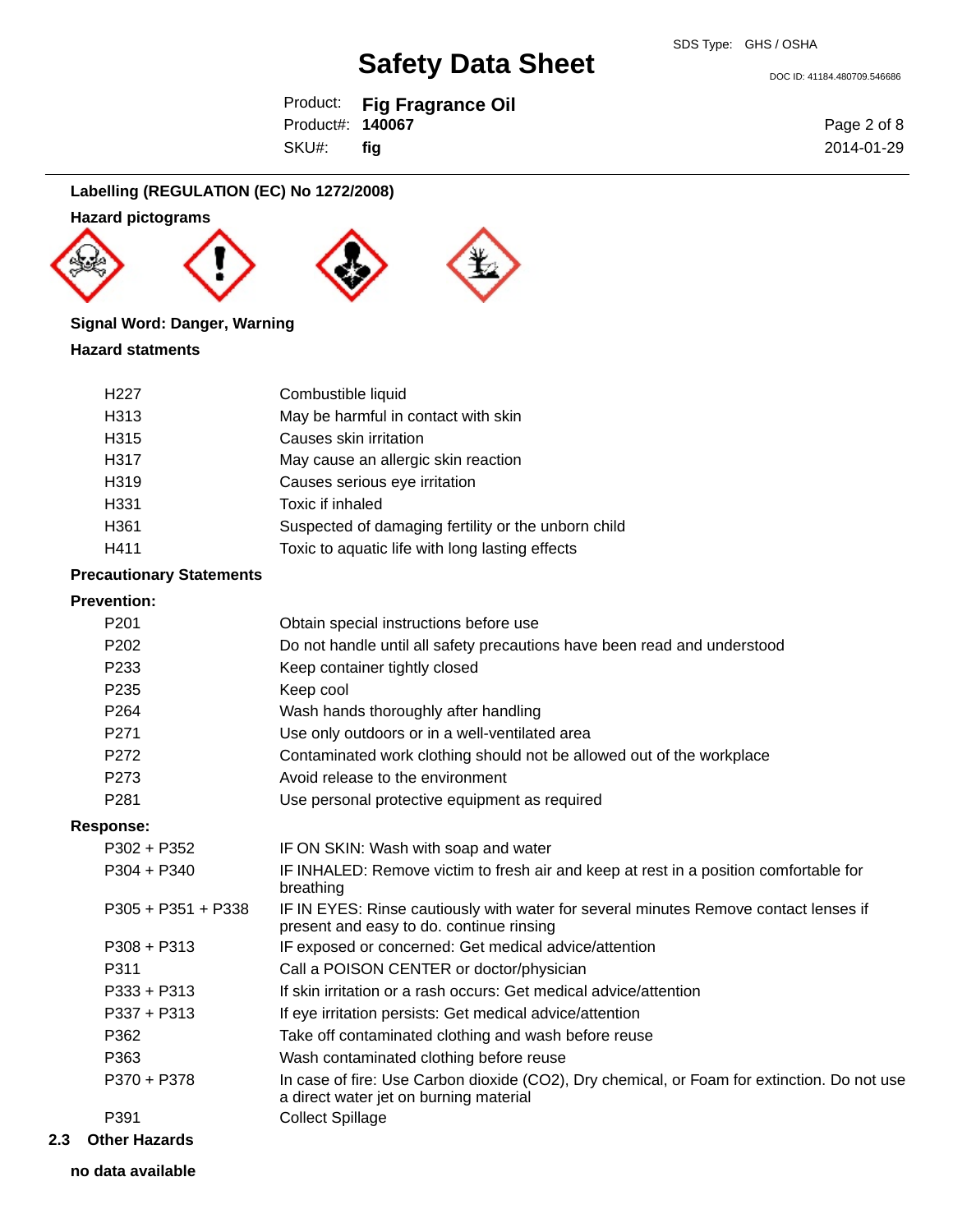Product: **Fig Fragrance Oil** Product#: **140067**

SKU#: **fig**

Page 3 of 8 2014-01-29

DOC ID: 41184.480709.546686

## **3. Composition/Information on Ingredients**

#### **3.1 Mixtures**

This product is a complex mixture of ingredients, which contains among others the following substance(s), presenting a health or environmental hazard within the meaning of the UN Globally Harmonized System of Classification and Labeling of Chemicals (GHS):

| CAS#<br>Ingredient                                       | EC#                                  | Conc.<br>Range | <b>GHS Classification</b> | <b>OSHA Classification</b> |  |
|----------------------------------------------------------|--------------------------------------|----------------|---------------------------|----------------------------|--|
| 84-66-2                                                  | 201-550-6                            | 50 - 60 %      | H316                      |                            |  |
| Diethyl phthalate                                        |                                      |                |                           |                            |  |
| 115-95-7                                                 | 204-116-4                            | 10 - 20 %      | H227; H315; H319          |                            |  |
| Linalyl acetate                                          |                                      |                |                           |                            |  |
| $104 - 61 - 0$                                           | 203-219-1                            | $5 - 10%$      | H316                      | 12, 15                     |  |
| gamma-Nonalactone                                        |                                      |                |                           |                            |  |
| 101-86-0                                                 | 202-983-3                            | $5 - 10%$      | H303; H316; H317; H411    | 11, 15                     |  |
| Hexyl cinnamal                                           |                                      |                |                           |                            |  |
| 18479-58-8                                               | 242-362-4                            | $2 - 5%$       | H227; H303; H316; H319    | 11, 15                     |  |
|                                                          | 2,6-dimethyloct-7-en-2-ol            |                |                           |                            |  |
| 21145-77-7                                               | 244-240-6                            | $2 - 5%$       | H302; H410                | 11, 15, 2                  |  |
|                                                          | Acetyl hexamethyl tetralin           |                |                           |                            |  |
| 80-54-6                                                  | 201-289-8                            | $2 - 5%$       | H302; H315; H361; H411    | 11, 15, 26, 28, 3, 31, 39  |  |
|                                                          | <b>Butylphenyl Methylpropional</b>   |                |                           |                            |  |
| 24851-98-7                                               | 246-495-9                            | $2 - 5%$       | H316                      |                            |  |
|                                                          | Methyldihydrojasmonate               |                |                           |                            |  |
| 150-84-5                                                 | 205-775-0                            | $1 - 2%$       | H315; H411                | 11, 15                     |  |
| Citronellyl acetate                                      |                                      |                |                           |                            |  |
| 8008-57-9                                                | 232-433-8                            | $1 - 2%$       | H226; H304; H315; H410    | 12, 3, 31                  |  |
|                                                          | Citrus aurantium dulcis (Orange) oil |                |                           |                            |  |
| 68917-33-9                                               | 284-515-8                            | $1 - 2%$       | H226; H304; H315; H410    | 12, 3, 31                  |  |
| Lemon oil terpenes                                       |                                      |                |                           |                            |  |
| 4430-31-3                                                | 224-623-4                            | $1 - 2%$       | H303; H313                |                            |  |
|                                                          | Octahydrocoumarin                    |                |                           |                            |  |
| See Section 16 for full text of GHS classification codes |                                      |                |                           |                            |  |

Total Hydrocarbon Content (% w/w) = 2.02

# **4. First Aid Measures 4.1 Description of first aid measures Inhalation:** Remove from exposure site to fresh air and keep at rest. Obtain medical advice. **Eye Exposure:** Flush immediately with water for at least 15 minutes. Contact physician if symptoms persist. **Skin Exposure: Remove contaminated clothes. Wash thoroughly with water (and soap).** Remove contaminated clothes. Wash thoroughly with water (and soap). Contact physician if symptoms persist. **Ingestion: Rinse mouth with water and obtain medical advice. Rinse mouth with water and obtain medical advice.**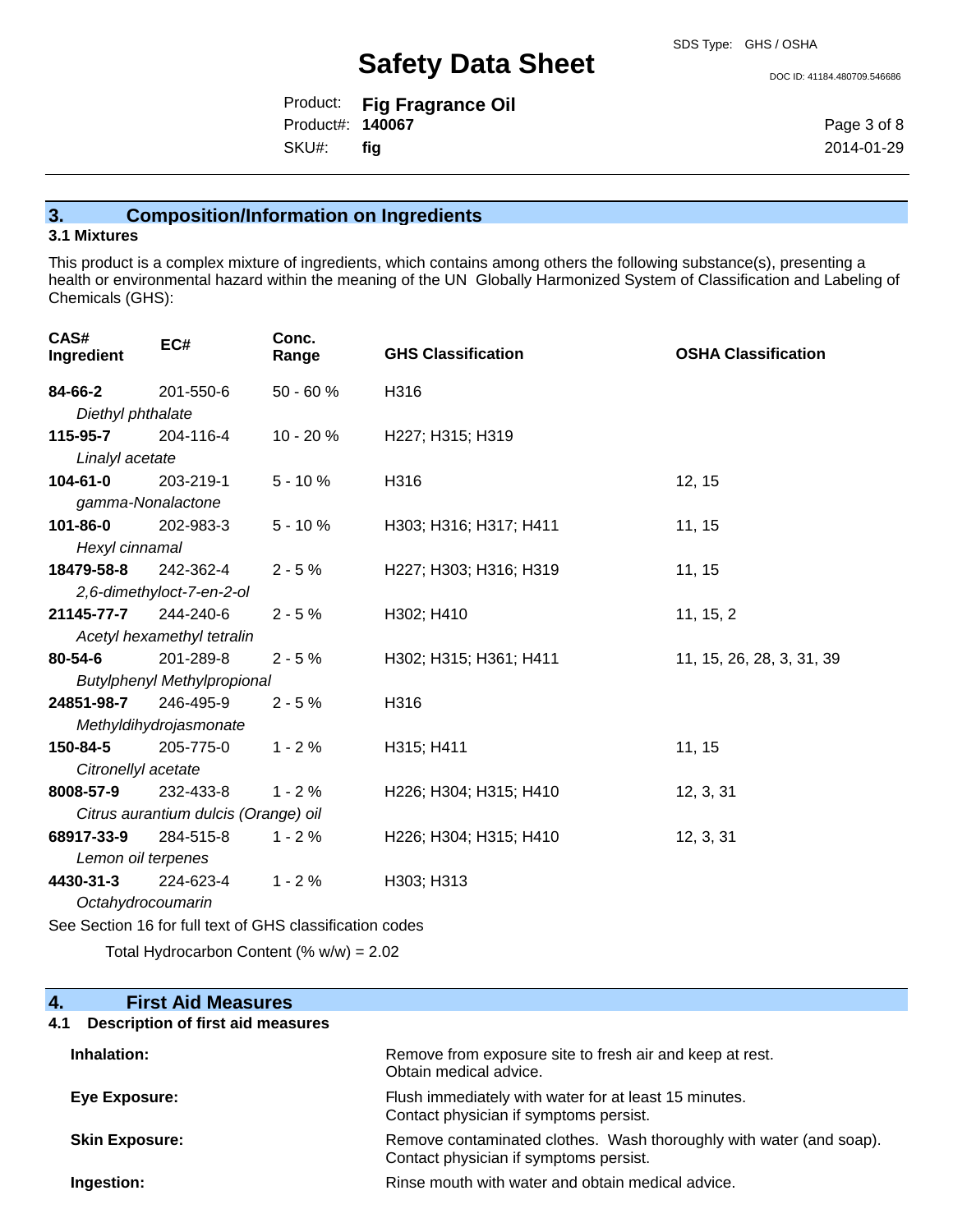SDS Type: GHS / OSHA

DOC ID: 41184.480709.546686

Product: **Fig Fragrance Oil** Product#: **140067** SKU#: **fig**

Page 4 of 8 2014-01-29

| 4.2 Most important symptoms and effects, both acute and delayed                |                                                   |  |  |
|--------------------------------------------------------------------------------|---------------------------------------------------|--|--|
| Symptoms:                                                                      | no data available                                 |  |  |
| Risks:                                                                         | Refer to Section 2.2 "Hazard Statements"          |  |  |
| 4.3 Indication of any immediate medical attention and special treatment needed |                                                   |  |  |
| Treatment:                                                                     | Refer to Section 2.2 "Response"                   |  |  |
| 5.<br><b>Fire-Fighting measures</b>                                            |                                                   |  |  |
| 5.1<br><b>Extinguishing media</b>                                              |                                                   |  |  |
| Suitable:                                                                      | Carbon dioxide (CO2), Dry chemical, Foam          |  |  |
| Unsuitable                                                                     | Do not use a direct water jet on burning material |  |  |
| 5.2 Special hazards arising from the substance or mixture                      |                                                   |  |  |
| During fire fighting:                                                          | Water may be ineffective                          |  |  |
| 5.3 Advice for firefighters                                                    |                                                   |  |  |
| <b>Further information:</b>                                                    | Standard procedure for chemical fires             |  |  |
|                                                                                |                                                   |  |  |

## **6. Accidental Release Measures**

## **6.1 Personal precautions, protective equipment and emergency procedures**

Avoid inhalation and contact with skin and eyes. A self-contained breathing apparatus is recommended in case of a major spill.

### **6.2 Environmental precautions**

Keep away from drains, soil, and surface and groundwater.

## **6.3 Methods and materials for containment and cleaning up**

Clean up spillage promptly. Remove ignition sources. Provide adequate ventilation. Avoid excessive inhalation of vapors. Gross spillages should be contained by use of sand or inert powder and disposed of according to the local regulations.

### **6.4 Reference to other sections**

Not Applicable

# **7. Handling and Storage**

# **7.1 Precautions for safe handling**

Apply according to good manufacturing and industrial hygiene practices with proper ventilation. Do not drink, eat or smoke while handling. Respect good personal hygiene.

# **7.2 Conditions for safe storage, including any incompatibilities**

Store in a cool, dry and ventilated area away from heat sources and protected from light in tightly closed original container. Avoid plastic and uncoated metal container. Keep air contact to a minimum.

## **7.3 Specific end uses**

No information available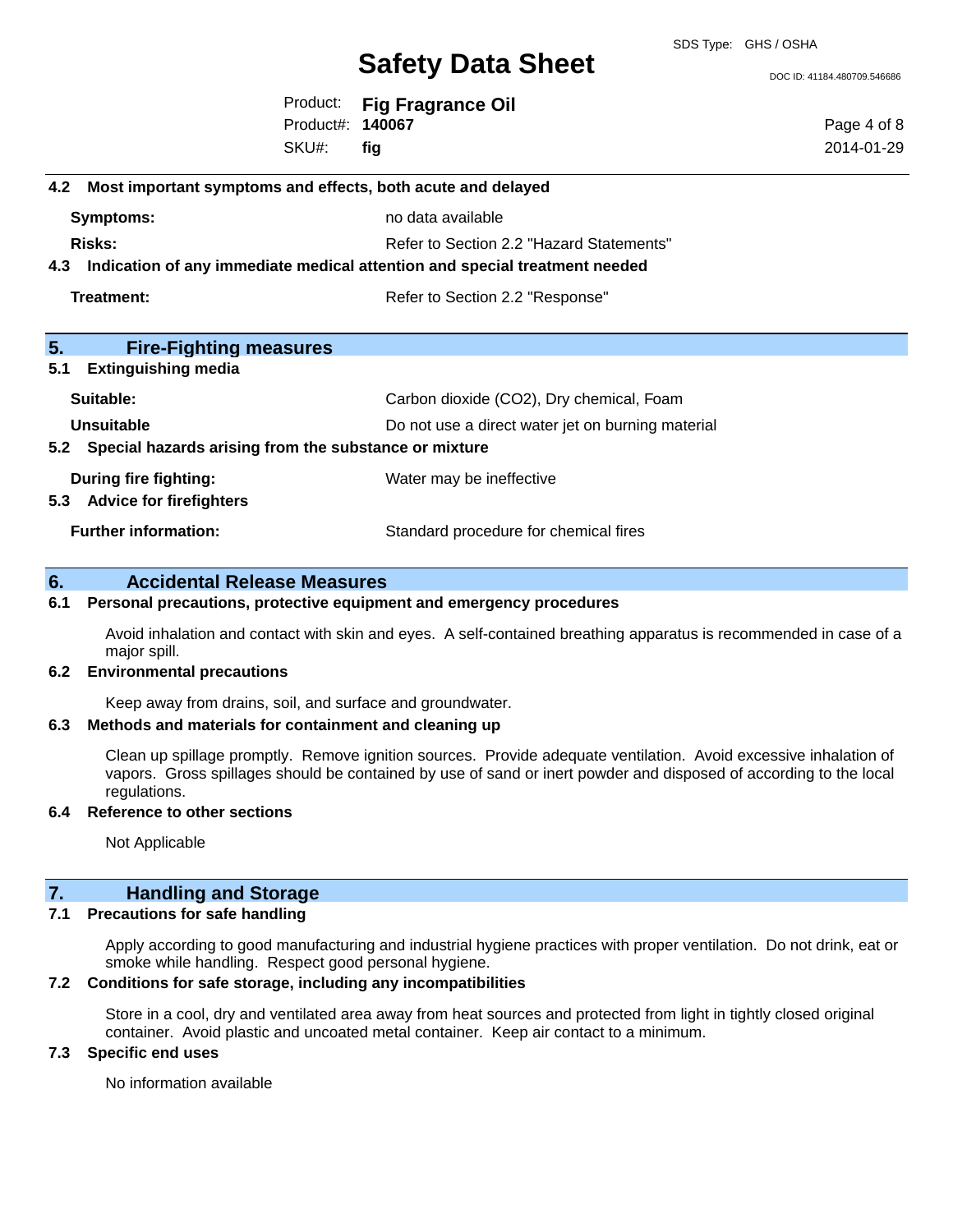#### DOC ID: 41184.480709.546686

Product: **Fig Fragrance Oil** Product#: **140067** SKU#: **fig**

Page 5 of 8 2014-01-29

| 8.<br><b>Exposure Controls/Personal Protection</b> |                                |                                                                                                                                          |                         |                          |                        |                         |
|----------------------------------------------------|--------------------------------|------------------------------------------------------------------------------------------------------------------------------------------|-------------------------|--------------------------|------------------------|-------------------------|
| 8.1 Control parameters                             |                                |                                                                                                                                          |                         |                          |                        |                         |
| <b>Exposure Limits:</b>                            |                                |                                                                                                                                          |                         |                          |                        |                         |
| <b>Component</b>                                   |                                |                                                                                                                                          | <b>ACGIH</b><br>TWA ppm | <b>ACGIH</b><br>STEL ppm | <b>OSHA</b><br>TWA ppm | <b>OSHA</b><br>STEL ppm |
| 84-66-2                                            | Diethyl phthalate              |                                                                                                                                          | 5                       |                          |                        |                         |
| <b>Engineering Controls:</b>                       |                                | Use local exhaust as needed.                                                                                                             |                         |                          |                        |                         |
|                                                    |                                | 8.2 Exposure controls - Personal protective equipment                                                                                    |                         |                          |                        |                         |
| Eye protection:                                    |                                | Tightly sealed goggles, face shield, or safety glasses with brow guards and side shields, etc.<br>as may be appropriate for the exposure |                         |                          |                        |                         |
|                                                    | <b>Respiratory protection:</b> | Avoid excessive inhalation of concentrated vapors. Apply local ventilation where appropriate.                                            |                         |                          |                        |                         |
| <b>Skin protection:</b>                            |                                | Avoid Skin contact. Use chemically resistant gloves as needed.                                                                           |                         |                          |                        |                         |

# **9. Physical and Chemical Properties**

## **9.1 Information on basic physical and chemical properties**

| <b>Appearance:</b>           | Conforms to Standard       |
|------------------------------|----------------------------|
| Odor:                        | Conforms to Standard       |
| Color:                       | <b>Colorless to Yellow</b> |
| <b>Viscosity:</b>            | Liquid                     |
| <b>Freezing Point:</b>       | Not determined             |
| <b>Boiling Point:</b>        | Not determined             |
| <b>Melting Point:</b>        | Not determined             |
| <b>Flashpoint:</b>           | 195 F (90.56 C)            |
| <b>Auto flammability:</b>    | Not determined             |
| <b>Explosive Properties:</b> | None Expected              |
| <b>Oxidizing properties:</b> | None Expected              |
| Vapor Pressure (mmHg@20 C):  | 0.0534                     |
| %VOC:                        | 3.27                       |
| Specific Gravity @ 25 C:     | 1.0110                     |
| Density @ 25 C:              | 1.0080                     |
| Refractive Index @ 25 C:     | 1.4830                     |
| Soluble in:                  | Oil                        |

# **10. Stability and Reactivity**

| <b>10.1 Reactivity</b>                  | None                                               |
|-----------------------------------------|----------------------------------------------------|
| <b>10.2 Chemical stability</b>          | Stable                                             |
| 10.3 Possibility of hazardous reactions | None known                                         |
| <b>10.4 Conditions to avoid</b>         | None known                                         |
| 10.5 Incompatible materials             | Strong oxidizing agents, strong acids, and alkalis |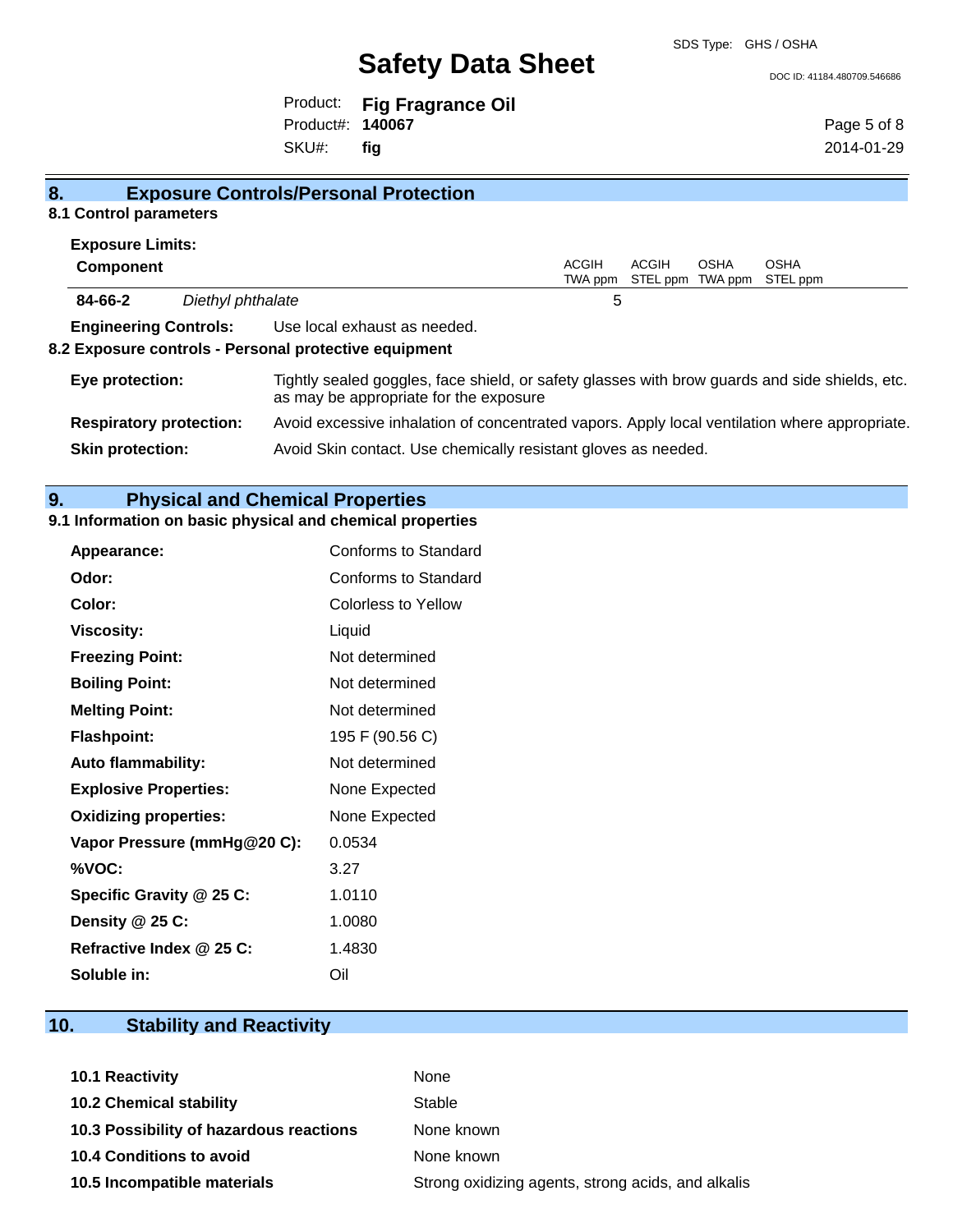DOC ID: 41184.480709.546686

|                         | Product: Fig Fragrance Oil |
|-------------------------|----------------------------|
| Product#: <b>140067</b> |                            |
| $SKU#$ : fig            |                            |

Page 6 of 8 2014-01-29

| 10.6 Hazardous decomposition products              | None known                                                                   |
|----------------------------------------------------|------------------------------------------------------------------------------|
| 11.<br><b>Toxicological Information</b>            |                                                                              |
| <b>11.1 Toxicological Effects</b>                  |                                                                              |
| <b>Acute toxicity - Oral</b>                       | (LD50: 5,208.33) Not classified - the classification criteria are<br>not met |
| <b>Acute toxicity - Dermal</b>                     | (LD50: 4,497.75) May be harmful in contact with skin                         |
| <b>Acute toxicity - Inhalation</b>                 | (LC50: 7.46) Toxic if inhaled                                                |
| <b>Skin corrosion / irritation</b>                 | Causes skin irritation                                                       |
| Serious eye damage / irritation                    | Causes serious eye irritation                                                |
| <b>Respiratory sensitization</b>                   | Not classified - the classification criteria are not met                     |
| <b>Skin sensitization</b>                          | May cause an allergic skin reaction                                          |
| <b>Germ cell mutagenicity</b>                      | Not classified - the classification criteria are not met                     |
| Carcinogenicity                                    | Not classified - the classification criteria are not met                     |
| <b>Reproductive toxicity</b>                       | Suspected of damaging fertility or the unborn child                          |
| Specific target organ toxicity - single exposure   | Not classified - the classification criteria are not met                     |
| Specific target organ toxicity - repeated exposure | Not classified - the classification criteria are not met                     |
| <b>Aspiration hazard</b>                           | Not classified - the classification criteria are not met                     |
|                                                    |                                                                              |

### **12. Ecological Information**

**12.1 Toxicity**

| <b>Acute acquatic toxicity</b>     |                                                 |
|------------------------------------|-------------------------------------------------|
| <b>Chronic acquatic toxicity</b>   | Toxic to aquatic life with long lasting effects |
| <b>Toxicity Data on soil</b>       | no data available                               |
| <b>Toxicity on other organisms</b> | no data available                               |
|                                    |                                                 |
| 12.2 Persistence and degradability | no data available                               |
| 12.3 Bioaccumulative potential     | no data available                               |
| 12.4 Mobility in soil              | no data available                               |
| 12.5 Other adverse effects         | no data available                               |
|                                    |                                                 |

### **13. Disposal Conditions**

#### **13.1 Waste treatment methods**

Do not allow product to reach sewage systems. Dispose of in accordance with all local and national regulations. Send to a licensed waste management company.The product should not be allowed to enter drains, water courses or the soil. Do not contaminate ponds, waterways or ditches with chemical or used container.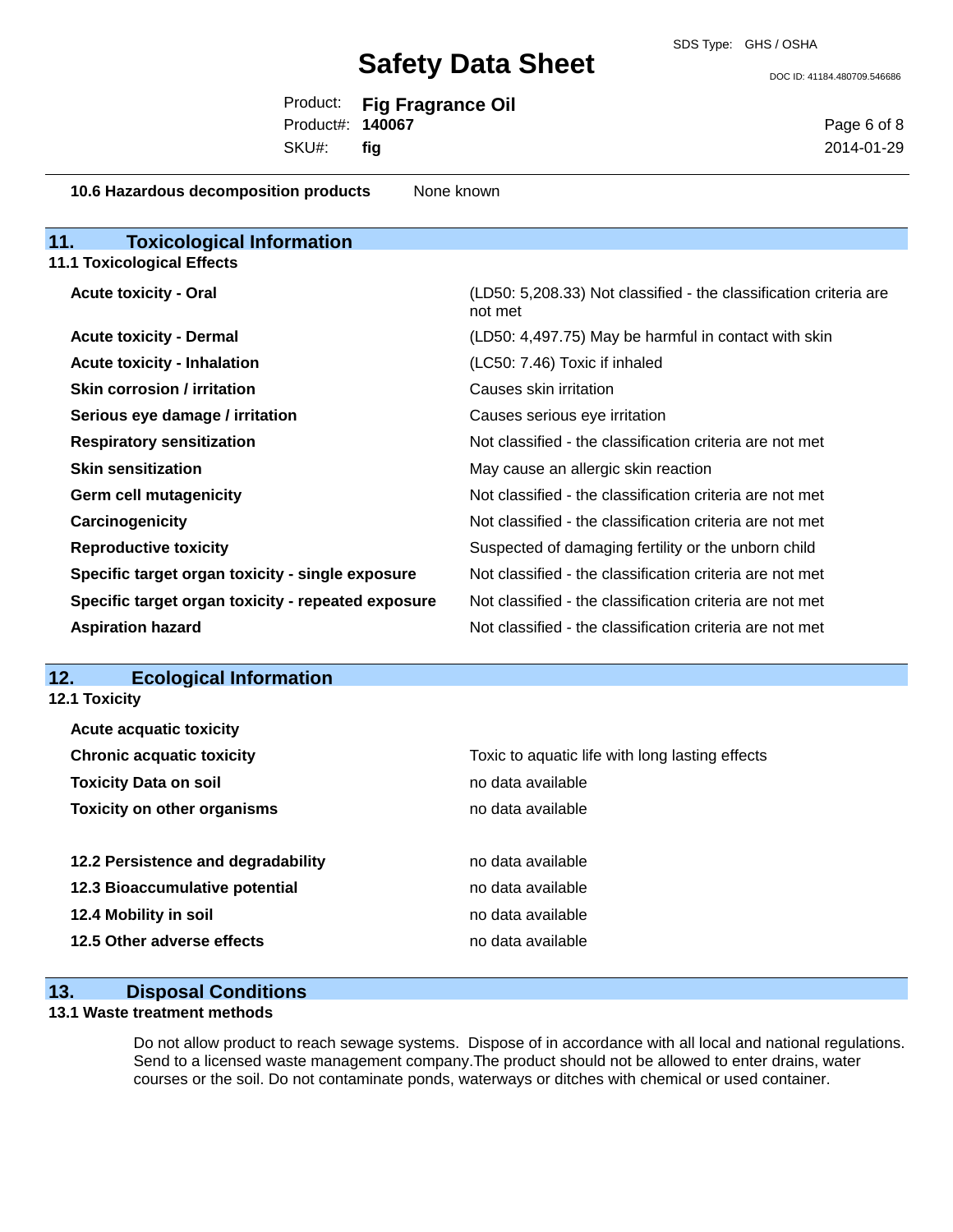DOC ID: 41184.480709.546686

|                         | Product: Fig Fragrance Oil |
|-------------------------|----------------------------|
| Product#: <b>140067</b> |                            |
| SKU#: fig               |                            |

Page 7 of 8 2014-01-29

### **14. Transport Information**

| <b>Regulator</b><br>U.S. DOT (Non-Bulk)<br><b>Chemicals NOI</b><br><b>ADR/RID (International Road/Rail)</b> |            | <b>Class</b> | <b>Pack Group</b><br>Not Regulated - Not Dangerous Goods | <b>Sub Risk</b> | UN-nr.        |
|-------------------------------------------------------------------------------------------------------------|------------|--------------|----------------------------------------------------------|-----------------|---------------|
| <b>Environmentally Hazardous</b><br>Liquid, n.o.s.<br><b>IATA (Air Cargo)</b>                               | Substance. | 9            | Ш                                                        |                 | <b>UN3082</b> |
| <b>Environmentally Hazardous</b><br>Liquid, n.o.s.<br><b>IMDG (Sea)</b>                                     | Substance. | 9            | Ш                                                        |                 | <b>UN3082</b> |
| <b>Environmentally Hazardous</b><br>Liquid, n.o.s.                                                          | Substance. | 9            | Ш                                                        |                 | <b>UN3082</b> |

| 15. | <b>Regulatory Information</b> |
|-----|-------------------------------|
|-----|-------------------------------|

**U.S. Federal Regulations:**

| <b>TSCA (Toxic Substance Control Act):</b> |                                          | All components of the substance/mixture are listed or exempt |  |
|--------------------------------------------|------------------------------------------|--------------------------------------------------------------|--|
|                                            | 40 CFR(EPCRA, SARA, CERCLA and CAA)      | This product contains the following components:              |  |
| 84-66-2                                    | $201 - 550 - 6$ 50 - 60 %                | Diethyl phthalate                                            |  |
| <b>U.S. State Regulations:</b>             |                                          |                                                              |  |
|                                            | <b>California Proposition 65 Warning</b> | No Warning required                                          |  |
| <b>Canadian Regulations:</b>               |                                          |                                                              |  |
| <b>DSL / NDSL</b>                          |                                          | 100.00% of the components are listed or exempt.              |  |

# **16. Other Information**

#### **GHS H-Statements referred to under section 3**

- H226 : Flammable liquid and vapour **H227** : Combustible liquid
- 
- H304 : May be fatal if swallowed and enters airways H313 : May be harmful in contact with skin
- 
- H317 : May cause an allergic skin reaction **H319** : Causes serious eye irritation
- H361 : Suspected of damaging fertility or the unborn child H410 : Very toxic to aquatic life with long lasting effects
- H411 : Toxic to aquatic life with long lasting effects
- 
- H302 : Harmful if swallowed H303 : May be harmful if swallowed
	-
- H315 : Causes skin irritation et al. (a) H316 : Causes mild skin irritation
	-
	-

- **Total Fractional Values**
- (TFV) Risk (TFV) Risk
- (3.41) Aquatic Acute Toxicity, Category 2 (2.61) Skin Corrosion/Irritation, Category 2
- 
- (32.50) Reproductive Toxicology, Category 2 (2.91) Aquatic Chronic Toxicity, Category 2
- 
- 
- (5.00) Sensitization, Skin, Category 1B (3.39) Eye Damage/Eye Irritation, Category 2A
	-